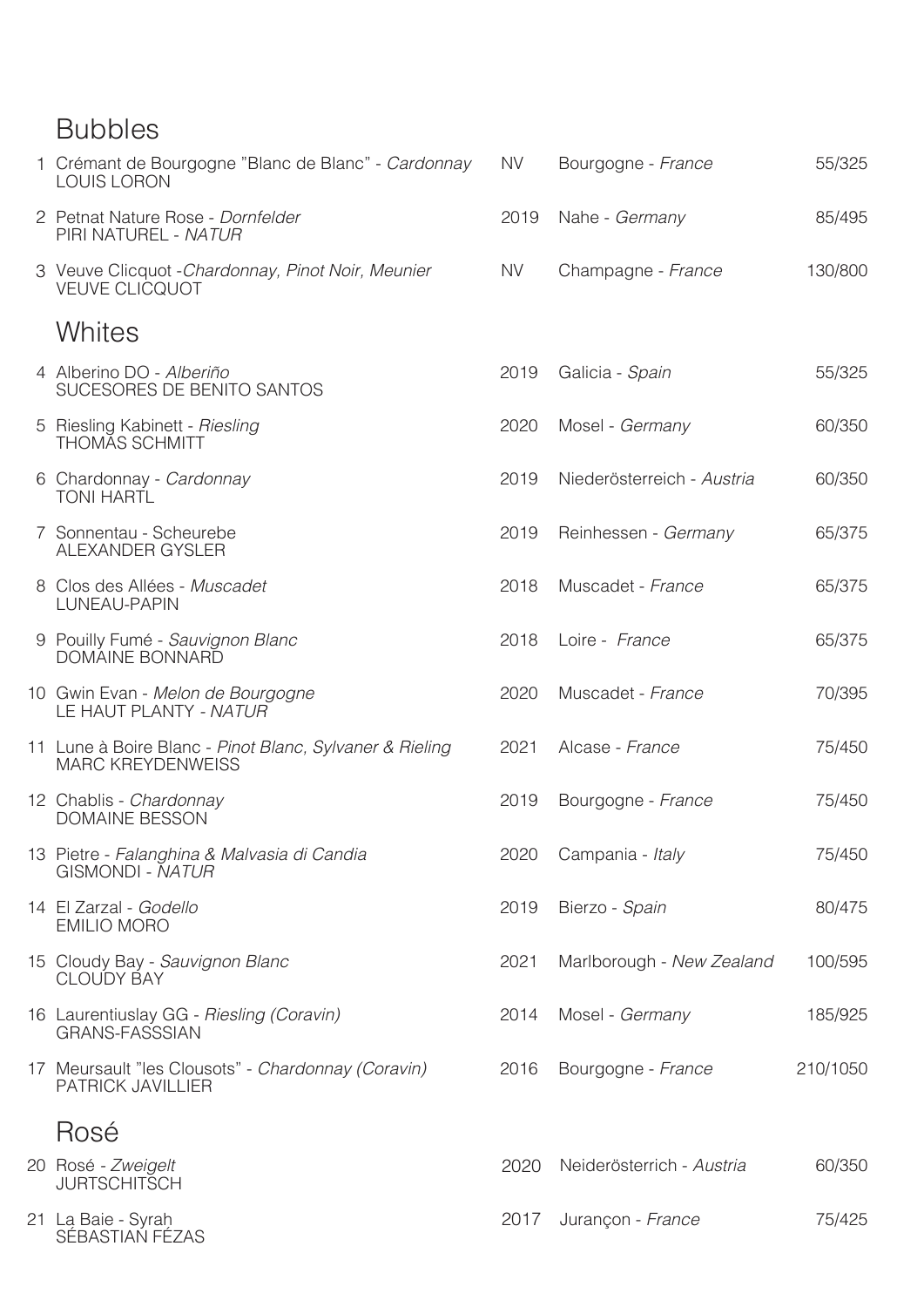# Orange

| 25 Oranzista - Pinot Grigio<br><b>SLOBODNE</b>                         | 2020 | Nitrianska - Slovikia | 75/450 |
|------------------------------------------------------------------------|------|-----------------------|--------|
| 26 Fiano Salento I.G.T. - Fiano<br><b>BELLE VIGNOLE</b>                |      | 2020 Puglia - Italy   | 75/450 |
| 27 Metodo Corino N <sup>O</sup> 5 - Tribbiano, Procanico<br>LA MALIOSA | 2020 | Toscana - Italy       | 75/450 |

## Reds

| 31 Zweigelt Vom Haus - Zweigelt<br><b>PFAFFL</b>                                        | 2020      | Niederösterreich - Austria | 50/300   |
|-----------------------------------------------------------------------------------------|-----------|----------------------------|----------|
| 32 Coteaux Bourguignons - Pinot Noir<br><b>DOMAINE DUBOST</b>                           | 2018      | Bourgogne - France         | 55/325   |
| 33 Cotes-du-Rhone-Villages - Granache, Syrah & Mourvedre 2019<br><b>DOMAINE MAUCOIL</b> |           | Rhône - France             | 60/350   |
| 34 Agiorgitiko Natur - Agiorgitiko<br>TĒTRĀMYTHOS - <i>NĀTUR</i>                        | 2019      | Peloponnese - Greece       | 70/395   |
| 35 Cabernet Franc - Cabernet Franc<br><b>GURILA - NATUR</b>                             | 2018      | Vipavska Dolina - Slovenia | 75/425   |
| 36 Morellino di Scansano - Sangiovese<br>VALDIFALCO                                     | 2021      | Toscana - Italy            | 75/425   |
| 37 Bob - Blauer Portugieser<br>STREKOV 75 - NATUR                                       | 2021      | Kurt - Slovakia            | 75/450   |
| 38 Premier Jus - Gamey<br>NICOLAS CHEMARIN - NATUR                                      | 2019      | Beaujolais - France        | 75/450   |
| 39 Hors Piste - Mondeuse<br><b>FABIEN TROSSET</b>                                       | 2018      | Savoie - France            | 80/475   |
| 40 Barberesco - Nebbiolo<br>AZIENDA ROSA FIORE                                          | 2016      | Piemonte - Italy           | 85/495   |
| 41 Crozes-Hermitage - Syrah<br>FERRATON PÉRE & FILS                                     | 2019      | Rhône - France             | 90/525   |
| 42 Septembre - Pinot Noir<br>EDOUARD DELAUNAY                                           | 2015      | Bourgogne - France         | 95/550   |
| 43 Brunello di Montalcino - Sangiovese (Coravin)<br>PICCOLOMINI                         | 2019      | Toscana - Italy            | 165/825  |
| 44 Vosne Romanée Vieilles Vignes - Pinot noir (Coravin)<br>AURÉLIEN VERDET              |           | Bourgogne - France         | 250/1250 |
| <b>Sweet</b>                                                                            |           |                            |          |
| 48 Auslese - Chardonnay, Sauvignon Blanc, Traminer,<br>Welschriesling<br><b>TCHIDA</b>  | 2019      | Burgenland - Austria       | 75/425   |
| 49 Ten year old Tawny Port<br><b>TAYLOR'S</b>                                           | <b>NV</b> | Douro - Portugal           | 115/675  |